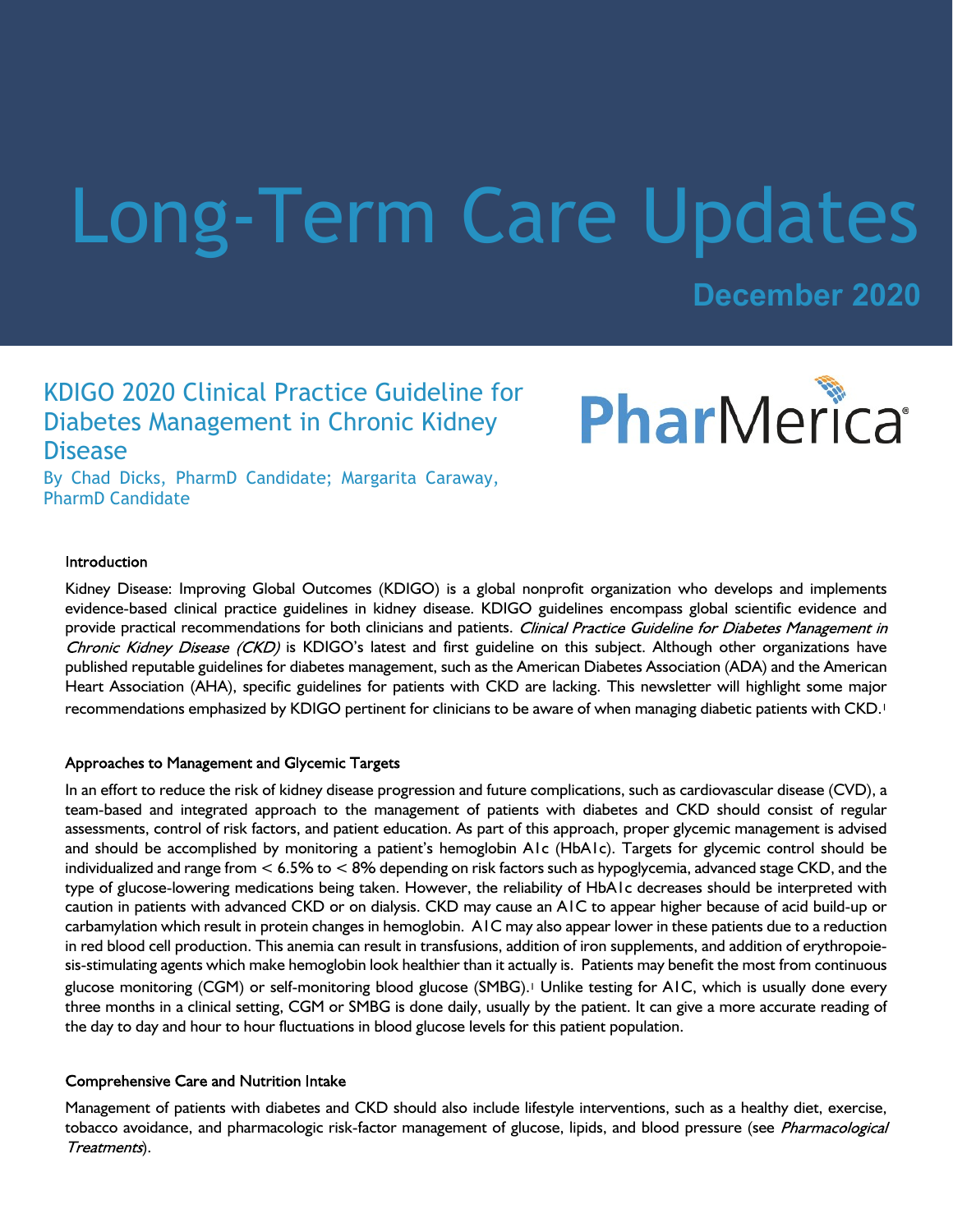Consumption of a healthy, individualized, well-balanced diet high in vegetables, fruits, whole grains, fiber, legumes, plant-based proteins, unsaturated fats, and nuts is recommended, while processed meats, refined carbohydrates, and sweetened beverages should be consumed more sparingly. Sodium intake should be less than 2 g/day, and protein intake should be 0.8 g/kg/day. For patients on dialysis, protein intake should be increased to 1 to 1.2 g/kg/day. Furthermore, patients should be encouraged to undertake moderate-intensity physical activity for a cumulative duration of at least 150 minutes per week or to a level compatible with their cardiovascular and physical tolerance. However, an evidence review did not provide convincing data to show clinical benefits of weight loss among patients with diabetes and CKD. Thus, additional research is needed, and specific recommendations for clinical care of weight loss in this patient population were not made. For smoking cessation, little data is available evaluating its effect in patients with diabetes and CKD. It is recommended though, that all tobacco products be avoided, because smokers are at high risk for CKD progression and CVD.<sup>1</sup>

## **Pharmacological Treatments**

#### Glucose control

In addition to lifestyle therapy, patients with type II diabetes (T2D) and CKD should use glycemic control medications to further reduce HbA1C to their target goal. The United Kingdom Prospective Diabetes Study (UKPDS) showed that intensive glycemic therapy resulted in a statistically significant lower risk of microvascular complications than diet alone. The New England Journal of Medicine published a follow-up study that monitored the continued benefits of therapy, and they found a continued reduction in risk in microvascular complications as well as a significant risk reduction for myocardial infarction and death from all causes ten years after treatment had been started.<sup>2</sup>

The ADA recommends metformin as first-line therapy in T2D patients and that it be continued as long as it is well tolerated and not contraindicated. KDIGO recommends the use of both metformin and a sodium-glucose transport protein 2 inhibitor (SGLT2) be used as long as the patient's estimated glomerular filtration rate (eGFR) remains  $> 30$  mL/min/1.73 m<sup>2</sup> in diabetic patients with CKD. The EMPA-REG OUTCOME trial for empagliflozin, CANVAS trial for canagliflozin, and DECLARE-TIMI 59 trial for dapagliflozin are referenced as the basis of proof that SGLT2 inhibitors can reduce major adverse cardiovascular events (MACE). Additionally, the CREDENCE trial showed that SGLT2s can also slow the progression of CKD. Only the CREDENCE trial was specifically conducted in the CKD population. A great benefit of SGLT2s is they can be continued after initiation when the patient's eGFR worsens. If further glucose control is needed or an SGLT2 is not tolerated, KDIGO recommends the addition of a glucagon-like peptide-1 receptor agonist (GLP-1). In a systematic review and meta-analysis consisting of seven trials with over 56,000 subjects, GLP-1s reduced MACE by 12% (HR 0.88, 95% CI 0.82–0.94; p<0.001) and hospital admissions for heart failure by 9% (0.91, 0.83–0.99; p=0.028) in patients with type 2 diabetes.3 The cardiovascular outcomes trial included patients with eGFR > 15 ml/min per 1.73 m2. Data with GLP-1 in more advanced CKD are limited.

## **RAS Blockade**

KDIGO recommends a renin-angiotensin system inhibitor (RASi), such as an angiotensin-converting enzyme inhibitor (ACEi) or angiotensin receptor blocker (ARB), be used in patients who meet certain criteria based on hypertension status and albumincreatinine ratio. In a meta-analysis of 119 randomized controlled trials, Xie et al. concluded that RASi in patients with CKD reduced the risk of kidney failure and adverse cardiovascular events. A total of 64,768 patients were included, and the reduction in odds of kidney failure with a RASi was found to be 30% with an ACEi and 38% with an ARB compared to placebo. Additionally, both ACEs and ARBs produced odds reductions of major cardiovascular events by 0.82 and 0.76 compared to placebo respectively. The authors also concluded that ACEis reduced the risk for all-cause mortality compared to ARBs.4